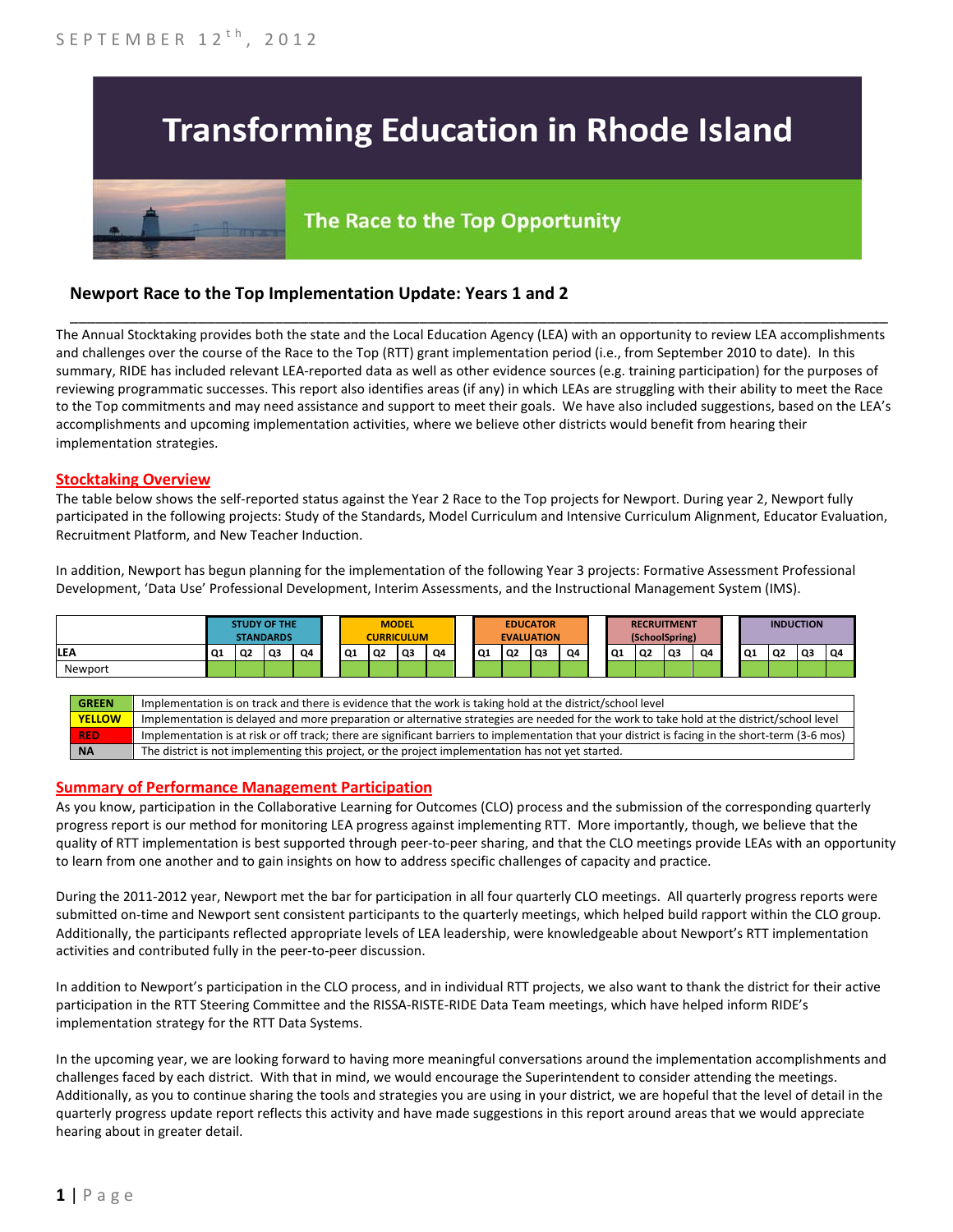#### **System of Support 1: Standards and Curriculum**

As of July 2012, Newport is on-track against the System of Support 1 Year 1 and Year 2 commitments and tasks for Race to the Top, reflected in the tables below. Based on the quarterly progress reports submitted by Newport, we have assessed the district as 'on track', 'delayed' or 'off track/at risk' on each task utilizing the criteria described on page 1 of this report.

| <b>Study of the Standards</b>                                   | Year 1:<br>SY10-11 | Year 2:<br>SY11-12 |  |
|-----------------------------------------------------------------|--------------------|--------------------|--|
| Identify educators to participate in the Study of the Standards | $X^*$              |                    |  |
| Specify names and invite participants                           |                    |                    |  |
| Coordinate schedule with RIDE for all participants              |                    |                    |  |
| Complete planned educator training                              | $\mathbf{\Lambda}$ |                    |  |

*\*Please note: the 'x' in the above table represents the anticipated completion timeline set by RIDE, not when the district completed the task.*

| Intensive Curriculum Alignment and Model Curriculum Development                                                                                                                                                                                           |   |   | Year 2:<br>SY11-12 |
|-----------------------------------------------------------------------------------------------------------------------------------------------------------------------------------------------------------------------------------------------------------|---|---|--------------------|
| Develop and communicate a multi-year Transition Plan for the Common Core State Standards implementation, including clear<br>expectations for school level transition benchmarks and a plan for developing a curriculum aligned to the CCSS in grades K-12 | x | x | ⋏                  |
| Identify opportunities for educators to work collaboratively to deepen understanding of CCSS (e.g. Common Planning Time, grade<br>level team, department meetings, faculty meetings)                                                                      |   | ⋏ | χ                  |
| Conduct analyses of each core curricula to ensure that each is aligned to standards, guaranteed and viable                                                                                                                                                | X |   |                    |
| ldentify which, if any, curriculum development is needed as well as the method by which curriculum will be developed (i.e. Model<br>Curriculum with the Charles A. Dana Center, through an LEA cohort, or individually)                                   | x | x |                    |
| Create implementation plan, including the identification of aligned resources, to support roll out of new curricula                                                                                                                                       |   | x | χ                  |
| Develop curriculum aligned to the Common Core State Standards, including participation in Dana Center curriculum writing and<br>leadership sessions (if applicable)                                                                                       |   | x | χ                  |

As noted in Newport's quarterly progress reports, the district sent over 170 educators to the Study of the Standards training sessions which exceeded their RTT goals (i.e., 85% of core educators in the district). Additionally, Newport distributed the Standards guidebooks to all teachers at the start of the 2011-2012 school year.

To encourage teacher engagement in the transition to the Common Core State Standards (CCSS), Newport realigned their K-5 standardsbased report cards to the new standards and updated the Teacher Guides and Parent Handbook that accompanies the report cards. Additionally, the district has attended supplemental professional development geared towards increasing readiness to transition through focusing on text complexity, developing text-dependent questions, and deepening understanding of the mathematics standards.

Newport has made significant progress against implementing a guaranteed and viable curriculum aligned to the new Common Core State Standards. In preparation for the transition to the CCSS, as well as the PARCC assessment, four content vertical teams met throughout the year to assess the impact of the new science, math, and ELA standards district-wide and to identify gaps in the current curriculum. During the 2011-2012 school year, the district aligned K-8 ELA and mathematics units of study to the CCSS. To support the new aligned curriculum, Newport implemented a new K-5 math program and piloted a math series for grades 6-8. In the upcoming school year, Newport will work with several other districts and the Dana Center to create a K-12 mathematics model curriculum. This curriculum will be completed in June 2014. In parallel, Newport developed a two-year process for ELA curriculum writing under the direction of the East Bay Education Collaborative consultants using uncommitted RTT funds and wrote a new science curriculum in collaboration with East Providence and Middletown.

In their quarterly progress reports, Newport noted that they have encountered the following challenges around this work:

- The majority of district professional development time was used for the Study of the Standards, leaving little PD for other work
- Ability to make connections between educator evaluation, assessment development, use of data, and staff PD
- Limited understanding of the model curriculum and curriculums haring functionality that will be available in the IMS

We want to commend Newport on their collaboration (both in-district and cross-district) around resources and strategies that will deepen educator understanding of the new Common Core State Standards and accelerate the implementation of the new standards at the classroom level. In the upcoming year, we hope that you will take the opportunity to share the curriculum materials you are developing with your fellow CLO colleagues, or with all districts through the Instructional Management System (IMS).

We look forward to hearing about your progress working collaboratively with the other districts, and on new in-district initiatives, as well as the successes and challenges you encountered along the way, as you (and all districts) begin planning for next steps following the common core state standards alignment.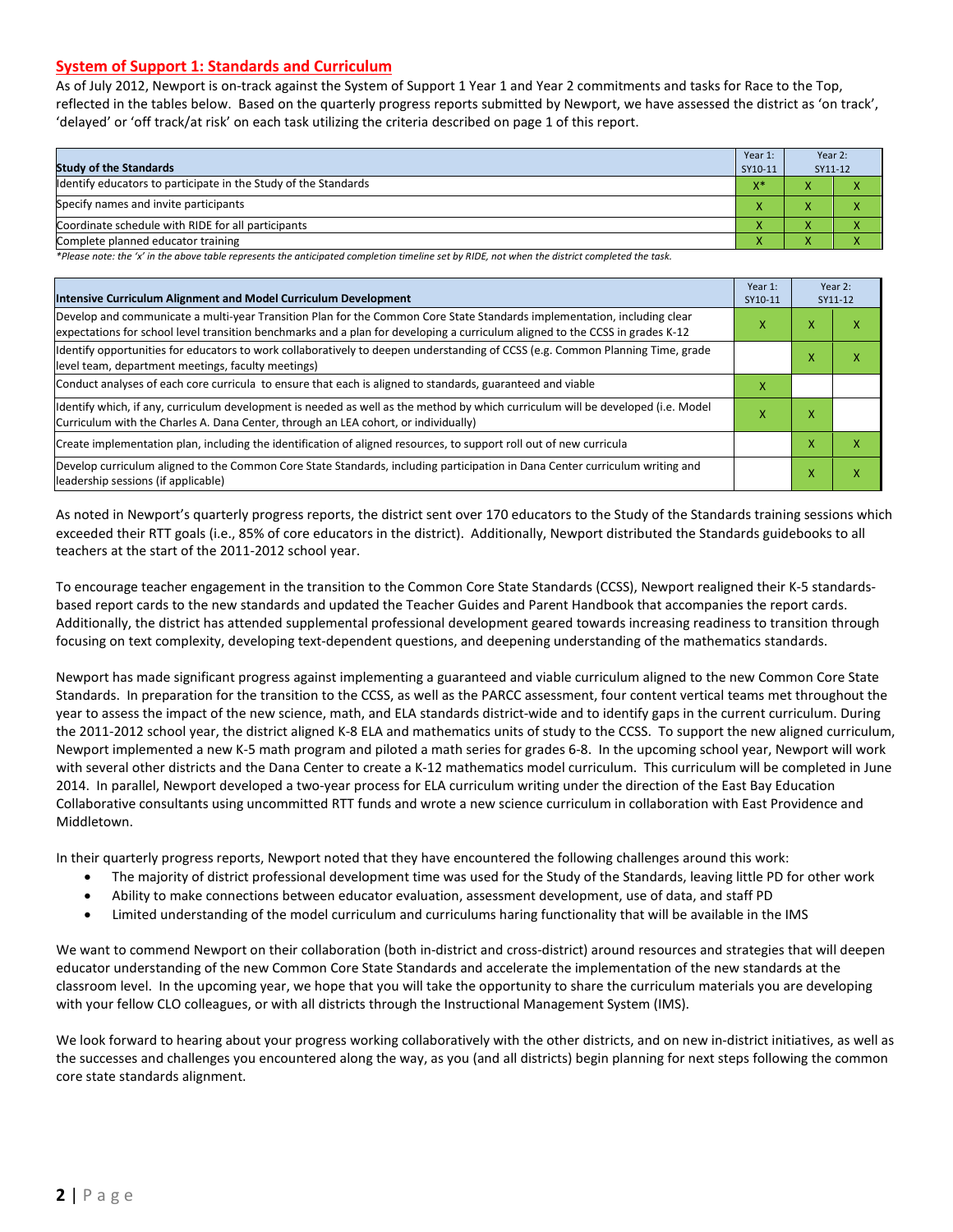#### **System of Support 2: Instructional Improvement Systems**

As of July 2012, Newport is on-track against the System of Support 2 Year 1 and 2 commitments and tasks for Race to the Top. Newport has reported that they intend to partially implement the Formative Assessment online professional development modules, and they have attended facilitator orientation sessions to support that implementation. The district has also determined that, due to limited technology capacity in the district, they will not implement the Interim Assessments during the 2013-2014 school year.

The district has confirmed that they plan to engage school data leadership teams from the high school and middle school in 'Data Use' professional development starting in August 2012 and running through the remaining school year, and have confirmed logistics with RIDE for the initial sessions. In addition, RIDE would like to thank Newport for their participation in the 'data use' focus groups, which helped shape the RIDE's content development and implementation planning for that project. The district's participation in the RISSA-RISTE-RIDE data team meetings also helped shape this work.

Finally, Newport also registered for/attended training on the Instructional Management System (IMS) Primary (Pinnacle) and RtI (Exceed) platforms, as well as for Administrator training.

RIDE would like to remind the district that several crucial configuration steps that must be taken before the district can implement the RTT data systems (including the IMS and Educator Performance and Support System (EPSS)). As of September 2012, Newport has not yet identified an EPSS district configuration administrator. Additionally, some functionality in the IMS is dependent upon the timely submission of Teacher-Course-Student data. For questions or concerns, contac[t helpdesk@RIDE.ri.gov](mailto:helpdesk@RIDE.ri.gov)

In the upcoming CLO sessions, we look forward to hearing about the successes and challenges that Newport has encountered while implementing these systems, as well as the district's progress around building teacher engagement in the various IMS tools and resources. Additionally, for those participating in the 'Data Use' professional development, we would be interested in hearing some of the strategies that Newport has learned regarding deepening collaboration around data and using data to change instructional outcomes.

| <b>Formative Assessment Online Professional Development Modules</b>                                                                                                                                      | Year 1:<br>SY10-11 | Year 2:<br>SY11-12 |
|----------------------------------------------------------------------------------------------------------------------------------------------------------------------------------------------------------|--------------------|--------------------|
| Create multiyear plan for implementation of formative assessment PD modules, including the process and timelines by which all<br>educators will participate in the formative assessment training modules |                    | x                  |
| Identify facilitators who will support the implementation of formative assessment practices in daily instruction                                                                                         |                    |                    |

| 'Data Use' Professional Development                                                                                                                                                                                                                                                     | Year 1:<br>SY10-11 | Year 2:<br>SY11-12 |
|-----------------------------------------------------------------------------------------------------------------------------------------------------------------------------------------------------------------------------------------------------------------------------------------|--------------------|--------------------|
| Complete a needs assessment survey indicating the use of and collaboration around data within schools and across the LEA                                                                                                                                                                |                    |                    |
| Based on RIDE implementation plan, determine the timing (i.e. Year 1, Year 2, or staggered across Year 1 and Year 2) of LEA<br>participation in 'Data Use' Professional Development and provide RIDE with the schools that will participate in Year 1 and/or Year 2<br>training cohorts |                    |                    |
| In coordination with RIDE, select 'Data Use' training dates for each cohort of schools, as applicable                                                                                                                                                                                   |                    | Year 1             |
| ldentify and provide RIDE with the leadership team members from each school who will participate in the Year 1 and/or Year 2<br>training cohorts, as applicable                                                                                                                         |                    | Year 1             |

*\* Please note that, for this project, 'year 1' refers to cohort 1 taking place during the 2012-2013 school year, and 'year 2' refers to cohort 2 taking place during the 2013-2014 school year.*

| <b>Instructional Management System (IMS)</b>                                                                                                                                                                                           | Year 1:<br>SY10-11                     |   | Year 2:<br>SY11-12 |
|----------------------------------------------------------------------------------------------------------------------------------------------------------------------------------------------------------------------------------------|----------------------------------------|---|--------------------|
| Designate an LEA data steward to support decision making around data collections and systems implementation and to provide input<br>and feedback on data initiatives through designated representatives                                | Identify<br><b>LEA Data</b><br>Steward | X |                    |
| Maintain data quality standards of local student information systems and upload local assessment data and program information as<br>required by RIDE in a timely manner                                                                | x                                      | x | л                  |
| Review the RIDE IMS Training Plan and develop a multivear training and implementation plan to provide all educators with access<br>and training on the system                                                                          |                                        |   |                    |
| Based on IMS Training Plan guidance, register and attend training for Administrative Users (i.e. users who will maintain and configure<br>both the Primary IMS and RtI Module) and LEA Trainers (i.e. staff to be trained as trainers) |                                        |   | ⋏                  |
| Following RIDE training, LEA Administrative Users and LEA Trainers configure the IMS for educator use and to provide end users with<br>access and training needed to utilize the IMS for daily activities                              |                                        |   | $\lambda$          |

| <b>Interim Assessments</b>                                                                                                                                                              | Year 1:<br>SY10-11 | Year 2:<br>SY11-12 |
|-----------------------------------------------------------------------------------------------------------------------------------------------------------------------------------------|--------------------|--------------------|
| Identify method by which all educators will have access to interim assessments                                                                                                          |                    |                    |
| Develop timeline for training of all educators in the use of interim assessments utilizing train-the-trainer model                                                                      |                    |                    |
| Develop protocols or expectations regarding the use of interim assessment to inform instruction including timelines for<br>administration and process for scoring and reporting results |                    | X                  |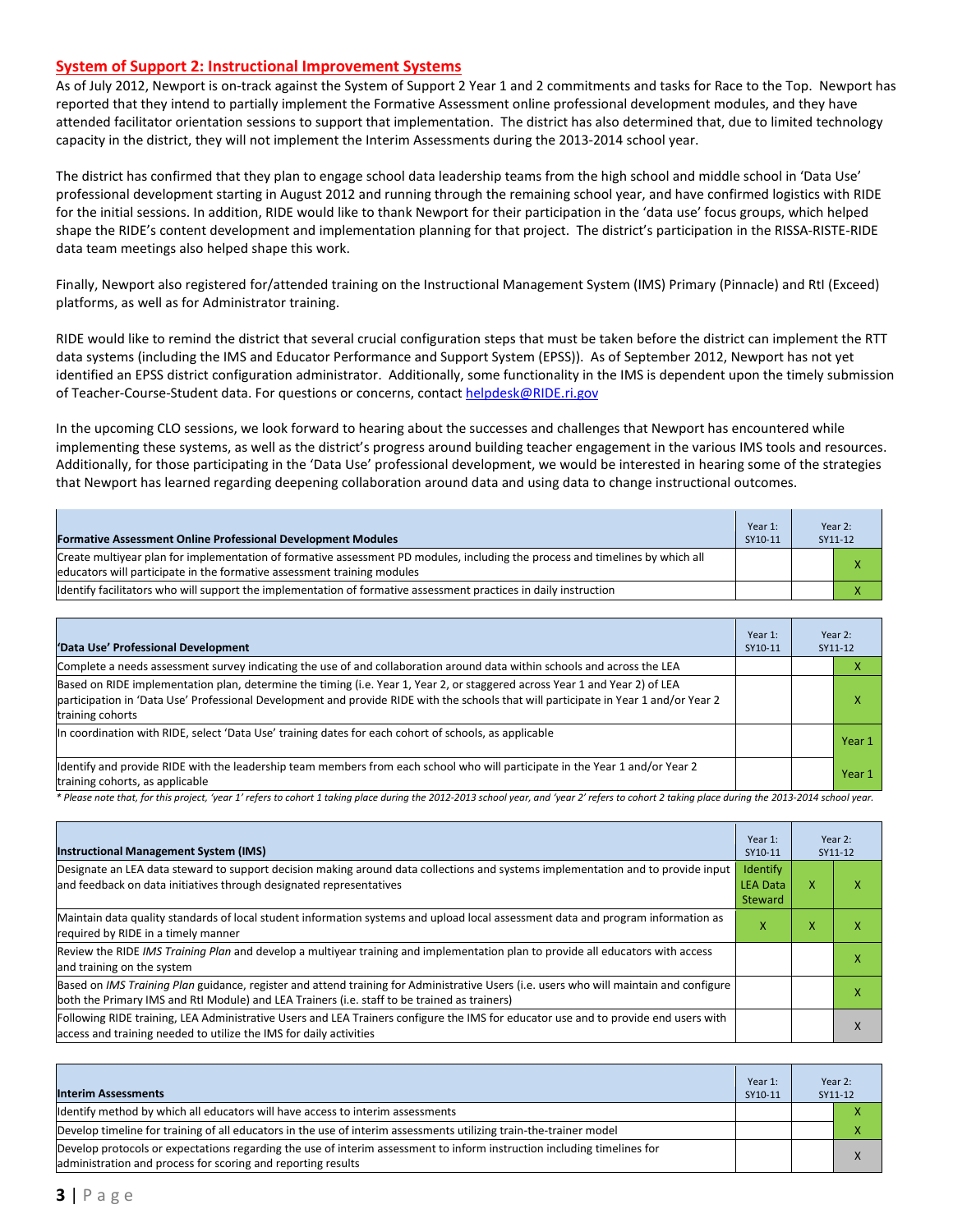#### **System of Support 3: Educator Effectiveness**

As of July 2012, Newport is on-track against the System of Support 3 Year 1 and 2 commitments and tasks for Race to the Top.

| <b>Educator Evaluation</b>                                                                                                                                                                            |   |   | Year 2:<br>SY11-12 |
|-------------------------------------------------------------------------------------------------------------------------------------------------------------------------------------------------------|---|---|--------------------|
| Participate in educator evaluation model design, development and refinement feedback opportunities.                                                                                                   |   | X | x                  |
| Identify District Evaluation Committee members, responsible for monitoring the implementation of the system and providing<br>recommendations to LEA leadership teams.                                 |   |   | χ                  |
| Participate in field testing to support RI Model development                                                                                                                                          | x |   |                    |
| Identify individuals who will serve as primary and, if applicable, secondary/complementary evaluators                                                                                                 | x |   | x                  |
| Send all required evaluators to RIDE-provided evaluator training on model; Send evaluators and system administrators to training on<br>the Educator Performance Support System (EPSS) data system     | X | X | χ                  |
| Examine LEA Policies and Contracts for Challenges; where applicable, consider memorandums of understanding or contract renewal<br>language which will support district implementation of evaluations. |   | X | x                  |
| Create a plan for the appropriate use of funds to support implementation of educator evaluation system.                                                                                               |   |   | x                  |
| Complete required RI Model components of educators and building administrator evaluations.                                                                                                            |   |   | X                  |
| Submit evaluation data and documentation (e.g. component and summative level ratings, verified rosters); provide other requested<br>information to support RIDE research and system improvement.      |   |   | χ                  |

Based on their quarterly progress reports, Newport has implemented all components of the Rhode Island Model for teacher and building administrator evaluations and has submitted final summative evaluation ratings to RIDE.

To support teacher understanding of the evaluation process, Newport provided Teacher Guides and updates about the evaluation system to all teachers. Newport created a District Evaluation Committee (composed of teachers, support personnel, principals, central office staff, and union reps) which has been submitted to RIDE. The district aligned Student Learning Objectives (SLOs) across grades and schools wherever possible. The RIDE evaluation Intermediary Service Provider (ISP) met with administrators and principals throughout the year, particularly for added support with SLOs and professional growth goals. Newport utilized faculty meetings at the end of the year to address expectations and answer teachers' questions regarding the evaluation system.

Newport attended all evaluation training modules offered by RIDE during the 2011-2012 school year, and evaluators from the district attended the summer training Academies. We want to remind the district that all personnel responsible for evaluating teachers and building administrators must attend two half-days of additional professional development taking place over the 2012-2013 school year as well as online observation practice in addition to the Academy training during summer 2012; personnel responsible for evaluating both teachers and building administrators (e.g., a principal who evaluates teachers and an assistant principal) are only required to attend the *Academy for Personnel Evaluating Teachers*.

In their quarterly progress report, Newport noted that they have encountered the following challenges around this work:

- Limited time for principals to meet with, observe, and work with every teacher in their building
- Limited guidance on how to gather information on different standards in order to compute the summative ratings
- The "just in time" RIDE training model added to the uncertainty and anxiety surrounding this new system
- Ensuring continuity and consistency across Newport schools

RIDE has appreciated Newport's collaboration and thought partnership around the development and refinement of educator evaluation processes. Through their participation advisory committees, RIDE has received valuable feedback on model refinement and the cyclical evaluation process. We hope that this additional level of participation has been as beneficial to the district as it has been to RIDE. In the upcoming year, we hope that Newport continues to share the strategies and resources they are using to support their evaluation process during the upcoming CLO meetings.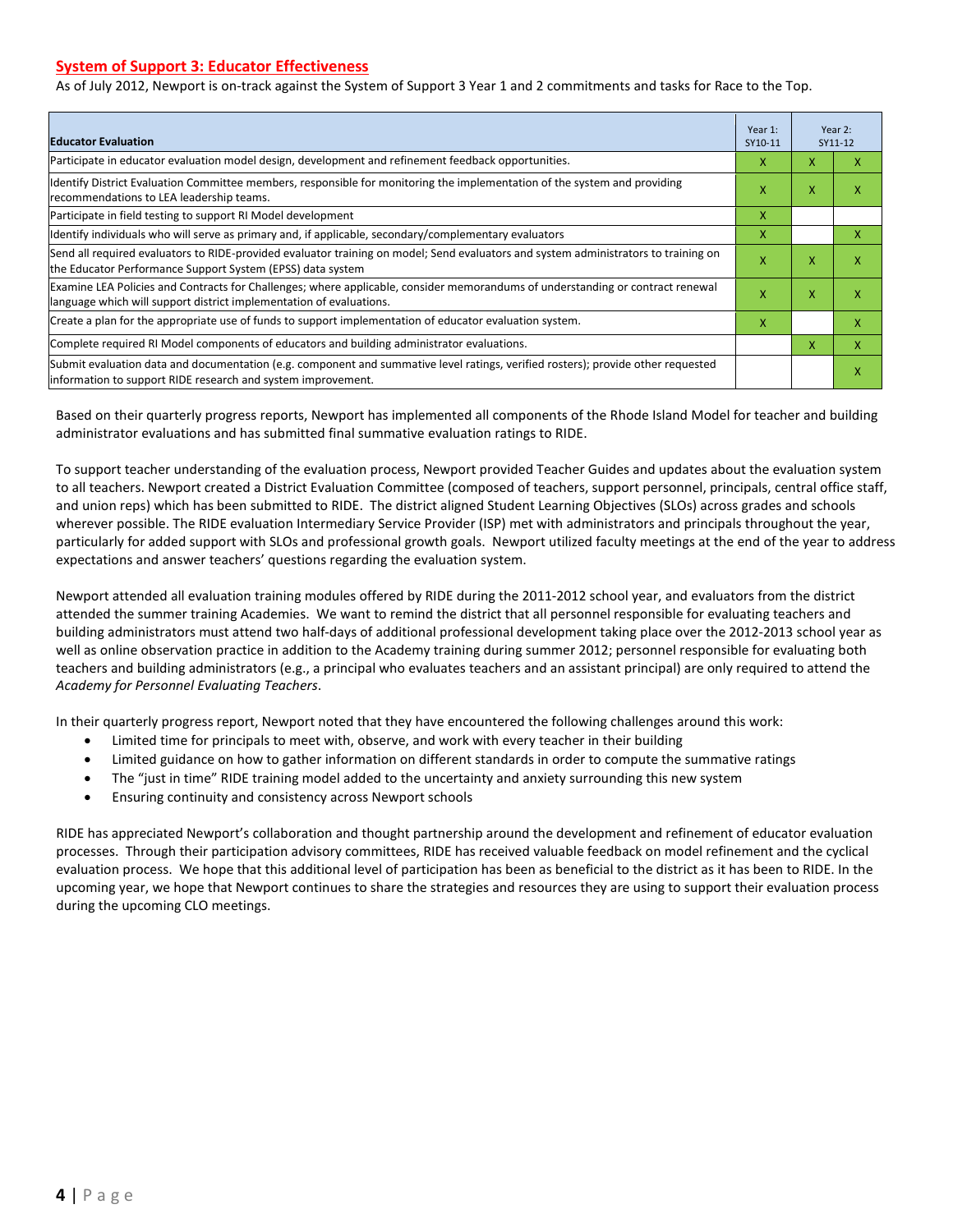#### **System of Support 4: Human Capital Development**

As of July 2012, Newport is on-track against the System of Support 4 Year 1 and 2 commitments and tasks for Race to the Top.

| <b>Recruitment (SchoolSpring)</b>                                                            | Year 1:<br>SY10-11 | Year 2:<br>SY11-12 |
|----------------------------------------------------------------------------------------------|--------------------|--------------------|
| Provide RIDE with feedback on the desired functionality of a state-wide recruitment platform |                    |                    |
| Attend orientation sessions with selected vendor and train relevant personnel as needed      |                    |                    |
| (Post open positions using the state-wide Recruitment Platform (SchoolSpring)                |                    |                    |

| <b>Beginning Teacher Induction</b>                                                                                                                                            | Year 1:<br>SY10-11 |   | Year 2:<br>SY11-12 |
|-------------------------------------------------------------------------------------------------------------------------------------------------------------------------------|--------------------|---|--------------------|
| Provide RIDE with feedback around the proposed design of the Induction Coach program                                                                                          | x                  |   |                    |
| If applicable, recommend potential Induction Coaches to RIDE                                                                                                                  |                    |   |                    |
| Review and revise hiring policies, timelines and processes in order to support appropriate and timely projections for anticipated hires<br>requiring induction coach services |                    |   | ⋏                  |
| Provide RIDE with list of beginning teachers who will receive Induction Coach support in a timely manner in order to ensure that all<br>beginning teachers have coaching      |                    |   |                    |
| Participate in RIDE-provided information opportunities in order to learn about induction coach program                                                                        |                    | v |                    |

In preparation for the 2012-2013 school year, Newport continued to utilize the SchoolSpring recruitment platform to recruit for open positions. Additionally, the district purchased the SchoolSpring enhancement tool with district funds.

During the 2011-2012 school year, Newport had 5 beginning teachers which were supported by RIDE induction coaches.

In their quarterly progress report, Newport noted that they have encountered the following challenges around this work:

- A lack of clarity and information provided to the district on the induction program
- Concerns regarding coach assignments/ relevant pairings based on certifications, especially in the area of special education

In the upcoming CLO sessions, RIDE looks forward to engaging in a deeper conversation around the revisions that Newport and other LEAs have made to their hiring policies, timelines and processes in order to support broader human capital initiatives including recruitment of highly qualified and diverse candidates and providing data-driven induction support to beginning teachers.

The contents of this report were developed under a Race to the Top grant from the U.S. Department of Education. However, those contents do not necessarily represent the policy of the U.S. Department of Education, and you should not assume endorsement by the Federal Government.